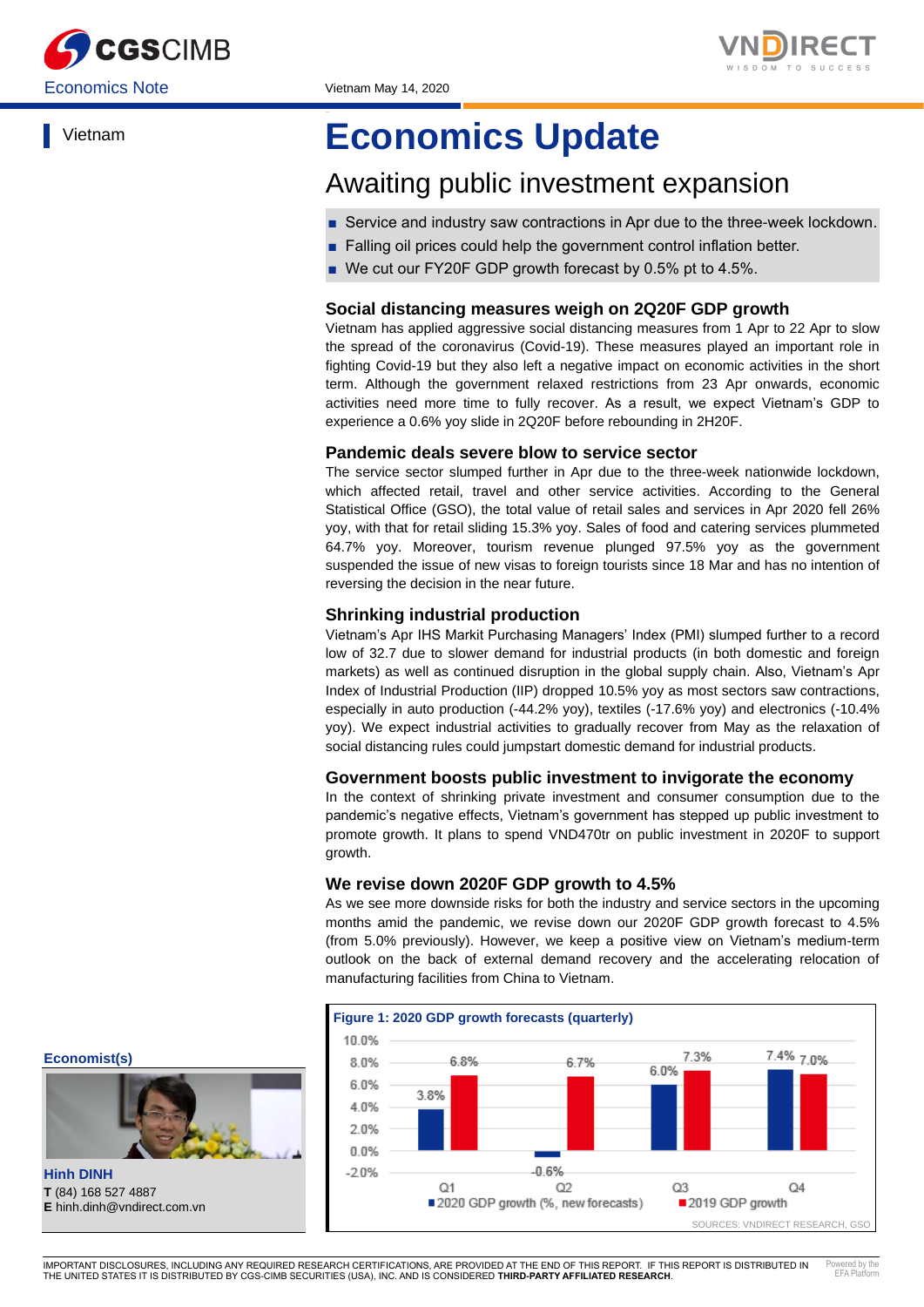



## Awaiting public investment expansion

## **Public invesment plays a vital role to boosting Vietnam's 2020 GDP growth**

## **2Q20F GDP growth could slump further**

We saw a significant contraction in the service and industry sectors in Apr as the government imposed a three-week nationwide lockdown to prevent the spread of Covid-19. Specifically, foreign tourist arrivals plummeted 98.2% yoy in Apr after the government suspended the issuance of new visas to foreign tourists since 18 Mar. Given this, combined with the three-week lockdown, Apr tourism revenue plunged 97.5% yoy. Retail sales fell 15.3% yoy while that for food and catering dropped 64.7% yoy, based on GSO data.



Regarding the industry sector, Vietnam's April IHS Markit Purchasing Managers' Index (PMI) hit a record low of 32.7 due to slower demand for industrial products (in both domestic and foreign markets) as well as continued disruption in the global supply chain. Also, Vietnam's Apr Index of Industrial Production (IIP) dropped 10.5% yoy as most sectors saw contractions, especially in auto production (-44.2% yoy), textiles (-17.6% yoy) and electronics (-10.4% yoy), while only pharmaceuticals (+29.3% yoy) and oil refining (+4.6% yoy) recorded gains. Although the government eased social distancing rules from 23 Apr, economic activities need more time to fully recover, especially in the tourism, entertainment and manufacturing sectors.

**As a result, we expect Vietnam's GDP to slide 0.6% yoy in 2Q20F and we revise down our 2020F GDP growth forecast to 4.5%**. We forecast GDP growth to rebound strongly in 2H20F, with 3Q20F and 4Q20F GDP growth reaching 6.0% yoy and 7.4% yoy, respectively, as the service and industry sectors are expected to gradually recover, thanks to higher domestic demand after the relaxation of social distancing rules while the expansion of public investment could lift overall social investment, including that of the private sector, thus boosting the country's economic growth.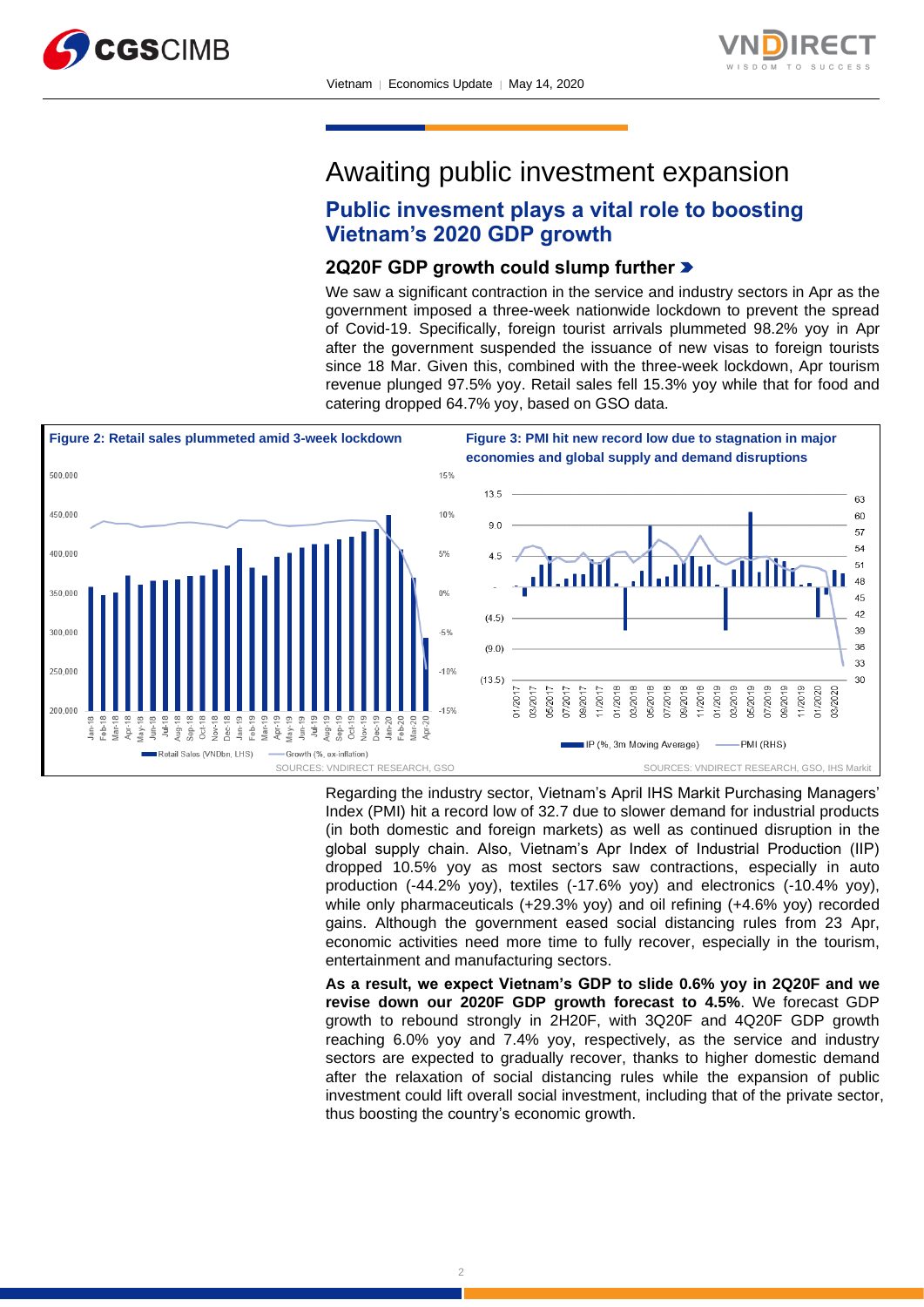







#### **We see public investment as vital to driving 2020F growth**

To reverse the downtrend in GDP growth, Vietnam's government stepped up public investment amid the slowdown in other growth engines. According to GSO, disbursed state capital rose 12.9% yoy to VND83.7tr in 4M20 (above the 4.0% rate seen in 4M19), equivalent to 17.8% of the full-year target (slightly below the 18.0% rate seen in 4M19; note that 2020F's disbursement plan envisages a 14% rise from 2019's plan). Notably, the disbursement of public investment in Apr still edged up 0.8% yoy despite the nationwide lockdown and the government's deployment of resources to support health activities to prevent the spread of Covid-19.

Since social distancing rules were eased on 23 Apr, we expect the government to further accelerate public investment to spur economic growth. A decree guiding the implementation of the amended Law on Public Investment was issued on 6 Apr, providing regulations on capital management, settlements and specific direction for individuals and organisations to prevent delays in public investment disbursement. The Ministry of Transport has requested the localities where 11 sub-projects of the Eastern section of the North-South Expressway are to be situated to focus on speeding up and handing over the ground in 2Q20F. Currently, site clearance has been completed on 454km, or 69%, of the total 654km stretch. Meanwhile, the Dong Nai province has cleared 99% of the resettlement areas for the Long Thanh airport project. The prime minister has instructed the province to disburse VND17,000bn of public investment this year to get the project started in 2021.

On 7 Apr, the prime minister approved the proposal to change the financing format of eight sub-projects under the Eastern North-South Expressway project to public investment from public-private partnership (PPP) and assigned relevant ministries to quickly complete the adjustment procedures for submission to the National Assembly. Therefore, all 11 sub-projects of the North-South expressway, which require a total investment of VND118.7tr, are now public investment projects. Similarly, the My Thuan-Can Tho expressway will be converted into a public investment project and will apply the same mechanism as the North-South expressway project. With the conversion of financing format, the government intends to get these projects started right in 3Q20F, instead of 1Q21F as we had previously expected.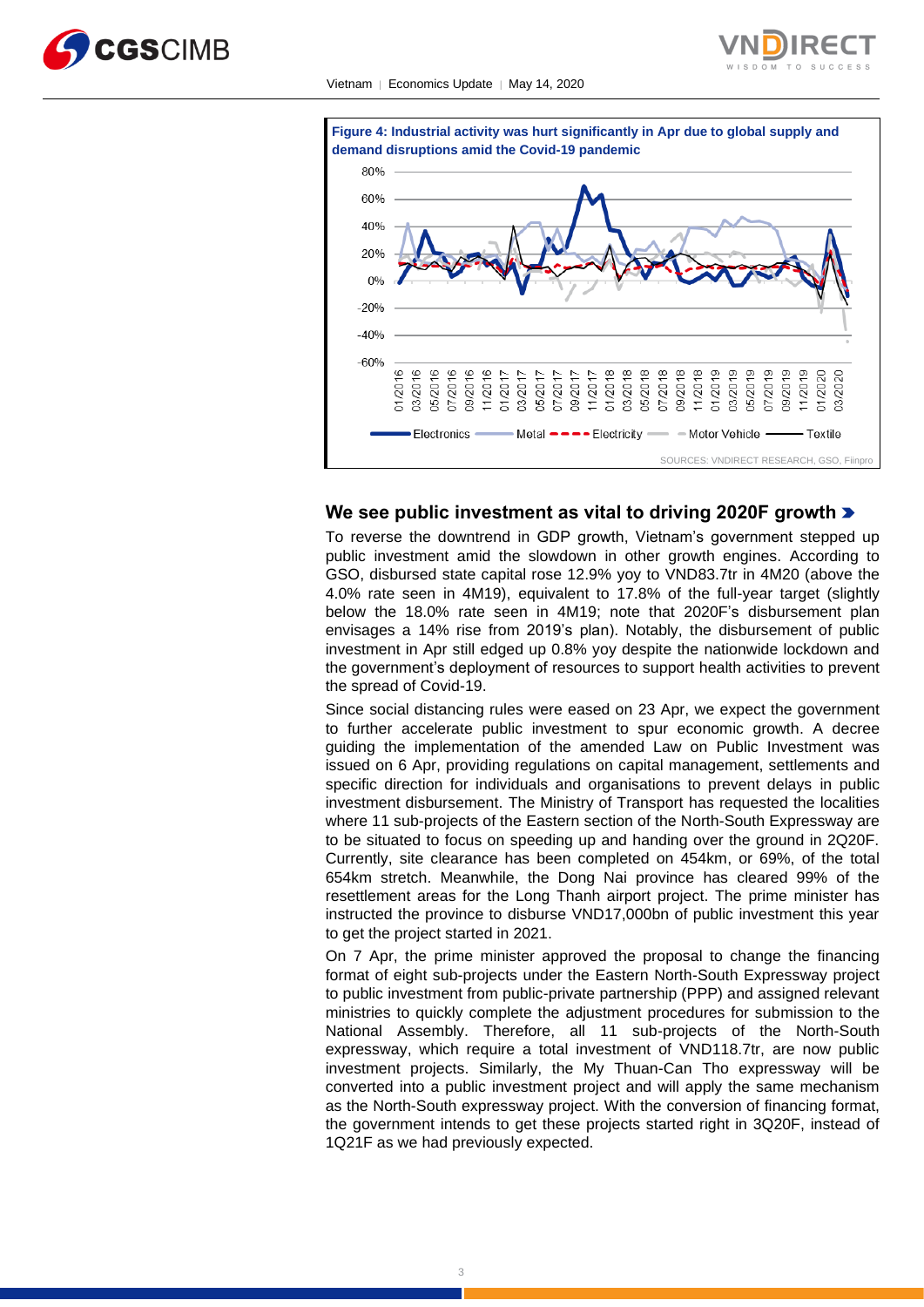



| <b>Expressway</b>              | <b>Total investment</b><br>(VNDbn) | Length of the route<br>(km) | <b>Starting time</b> |
|--------------------------------|------------------------------------|-----------------------------|----------------------|
| Cao Bo - Mai Son               | 1.612                              | 15                          | 4019                 |
| Cam Lo - La Son                | 7.900                              | 102                         | 1020                 |
| My Thuan Bridge 2              | 5.125                              | 7                           | 1020                 |
| Mai Son - National Highway 45  | 14.703                             | 63                          | 3020                 |
| National Highway 45 - Nghi Son | 7.769                              | 43                          | 3020                 |
| Phan Thiet - Dau Giay          | 19,571                             | 98                          | 3020                 |
| Nghi Son - Dien Chau           | 8.648                              | 50                          | 3Q20                 |
| Dien Chau - Bai Vot            | 13,596                             | 50                          | 3Q20                 |
| Nha Trang - Cam Lam            | 5.131                              | 29                          | 3Q20                 |
| Cam Lam - Vinh Hao             | 15,013                             | 91                          | 3020                 |
| Vinh Hao - Phan Thiet          | 19,648                             | 106                         | 3020                 |
| Total                          | 118,716                            | 654                         |                      |

**Figure 5: 11 sub-projects of the Eastern section of the North-South expressway are the** 

## **Inflation control efforts supported by low oil prices**

## **Figure 6: Brent crude oil price plummeted in Apr**



Source: Bloomberg

## **Oil price plummeted in Apr as lockdowns across the world undermined demand**

Domestic petrol prices fell about 29% mom during Vietnam's Apr Consumer Price Index (CPI) calculation period (from 21 Mar to 20 Apr), which contributed to declines of 13.9% mom and 19.6% yoy in the transportation price index. The decline has in turn shaved 2.0% pts off headline CPI to bring the Apr number to 2.9% yoy (vs. 4.9% yoy in Mar). We expect petrol prices to remain low in 3Q20F as many countries are maintaining social distancing measures to prevent the spread of Covid-19, thus reducing the demand for refinery products.

Vietnam's government is taking aggressive actions on price control, ordering major domestic pork suppliers to lower the price of live hogs, the country's key meat, to VND60,000/kg. It also increased the pork import quota to raise supply in the domestic market. We expect domestic live hog prices to decline to VND65,000/kg at end-2020F from about VND85,000/kg now, thanks to these coordinated actions, which should help stabilise inflation. In addition, the government has announced electric price cuts of 10% during the May-Jul period to tame inflation in 2Q20F. As a result, **we expect inflation to be manageable and we retain our 2020F average CPI forecast at 3.2%**.

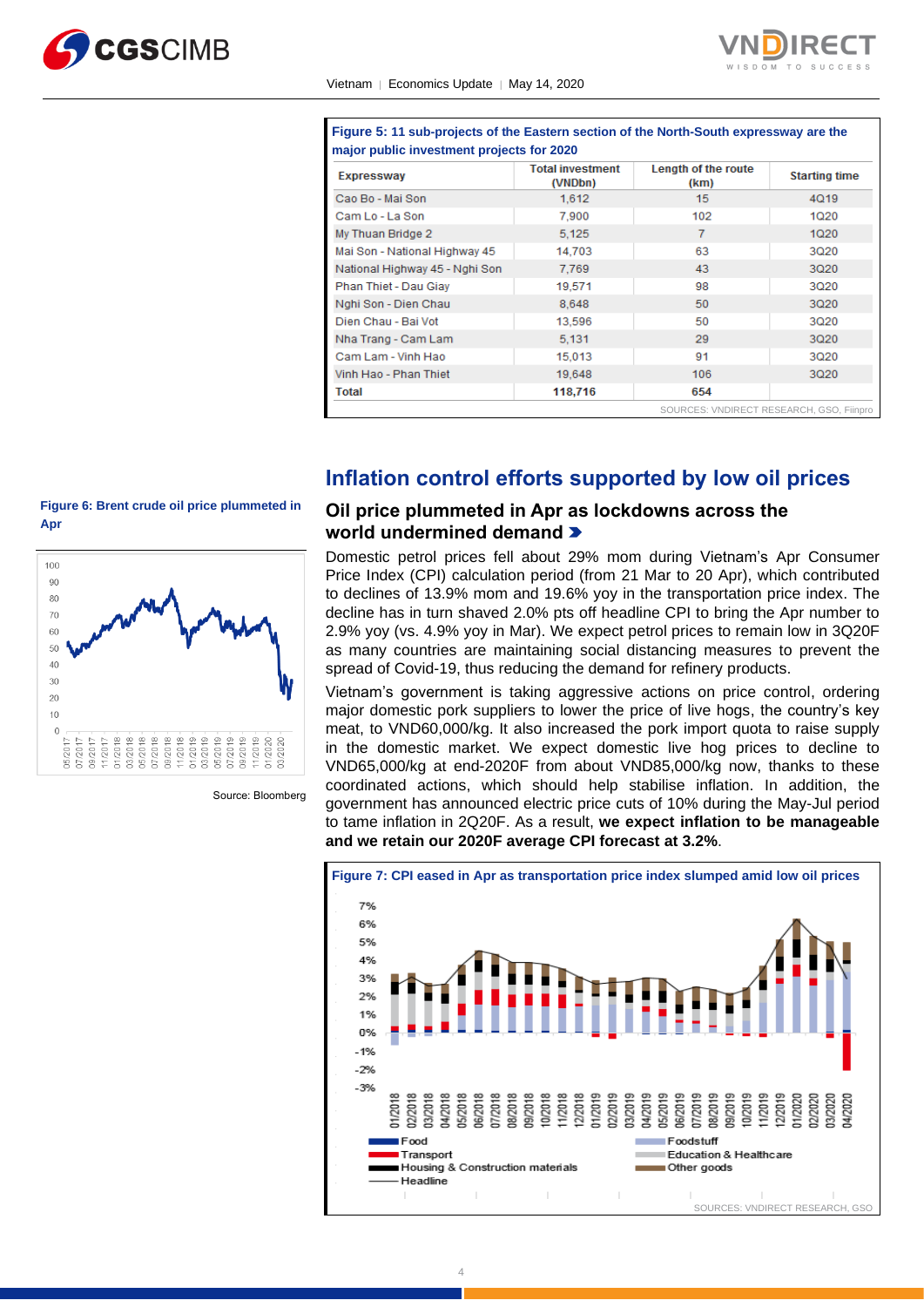



## **SBV continues to cut key policy rates**

Followed the previous rate cut in Mar 2020, the State Bank of Vietnam (SBV) announced it would further lower several key interest rates to support growth. Specifically, the refinance rate was cut to 4.5% from 5.0% and the discount rate lowered to 3.0% from 3.5%. These actions came on the heels of a wave of easing monetary policy across the world taken to negate the impact of the Covid-19 pandemic. We believe the growth outlook is cloudier in 2Q20F while headline inflation is likely to be better controlled, thanks to oil price declines. As inflation risk is fading, we expect SBV to further reduce key policy rates by 0.25- 0.5% pts in 2020 to support economic growth.



## **Vietnam is preparing to welcome new wave of foreign direct investment**

Last year, the US-China trade war triggered a shift in production activities from China to other markets and the Covid-19 outbreak has reaffirmed and escalated the trend. More and more governments and multinational companies have realised the danger of supply chain disruptions when the world's economy depends too much on one major market. As China gradually loses power in the global supply chain, Vietnam has emerged as an ideal destination for manufacturing reallocation, thanks to its geographical advantage of being close to the supply chain in southern China. Moreover, after nearly four months fighting the pandemic, Vietnam has demonstrated to the world the extraordinary ability of ensuring the health of everyone while keeping manufacturing activities running and economic growth momentum intact. It has propelled Vietnam to the top of the list of ideal destinations for establishing manufacturing facilities after the virus is contained. Several multinational enterprises have announced plans to expand manufacturing activities and investment in Vietnam, including Google (GOOGL US, Not Rated), Microsoft (MSFT US, Not Rated), HP (HPQ US, Not Rated) and Dell (DELL US, Not Rated). Specifically, Microsoft aims to launch its latest Surface models in Vietnam while HP and Dell plan to move up to 30% of their notebook production to the Southeast Asian country. The Vietnamese government has asked sectors and businesses to prepare the best conditions to welcome the new foreign investment influx after the virus is contained. On its part, the government has pledged to further improve the investment environment, reform administrative procedures and introduce more preferential investment policies.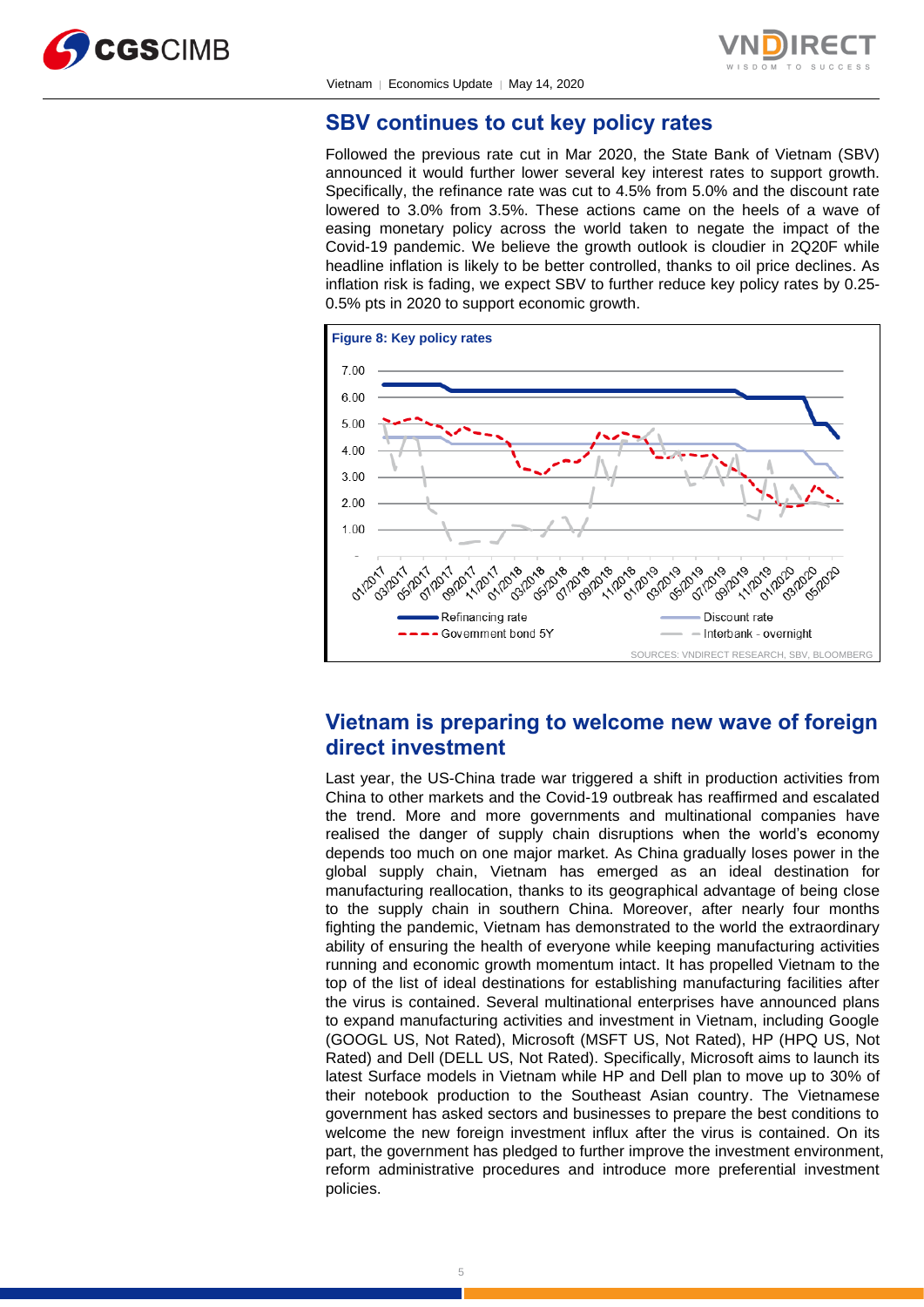



#### **DISCLAIMER**

The content of this report (including the views and opinions expressed therein, and the information comprised therein) has been prepared by and belongs to VNDIRECT Securities Corporation, and is distributed by CGS-CIMB, pursuant to an arrangement between VNDIRECT Securities Corporation and CGS-CIMB. VNDIRECT Securities Corporation is not an affiliate of CGS-CIMB.

This report is not directed to, or intended for distribution to or use by, any person or entity who is a citizen or resident of or located in any locality, state, country or other jurisdiction where such distribution, publication, availability or use would be contrary to law or regulation.

By accepting this report, the recipient hereof represents and warrants that he is entitled to receive such report in accordance with the restrictions set forth below and agrees to be bound by the limitations contained herein (including the "Restrictions on Distributions" set out below). Any failure to comply with these limitations may constitute a violation of law. This publication is being supplied to you strictly on the basis that it will remain confidential. No part of this report may be (i) copied, photocopied, duplicated, stored or reproduced in any form by any means or (ii) redistributed or passed on, directly or indirectly, to any other person in whole or in part, for any purpose without the prior written consent of CGS-CIMB.

The information contained in this research report is prepared from data believed to be correct and reliable at the time of issue of this report.

VNDIRECT Securities Corporation may or may not issue regular reports on the subject matter of this report at any frequency and may cease to do so or change the periodicity of reports at any time. Neither VNDIRECT Securities Corporation nor CGS-CIMB is under any obligation to update this report in the event of a material change to the information contained in this report. Neither VNDIRECT Securities Corporation nor CGS-CIMB has any and will accept any, obligation to (i) check or ensure that the contents of this report remain current, reliable or relevant, (ii) ensure that the content of this report constitutes all the information a prospective investor may require, (iii) ensure the adequacy, accuracy, completeness, reliability or fairness of any views, opinions and information, and accordingly, VNDIRECT Securities Corporation, CGS-CIMB and their respective affiliates and related persons including China Galaxy International Financial Holdings Limited ("CGIFHL") and CIMB Group Sdn. Bhd. ("CIMBG") and their respective related corporations (and their respective directors, associates, connected persons and/or employees) shall not be liable in any manner whatsoever for any consequences (including but not limited to any direct, indirect or consequential losses, loss of profits and damages) of any reliance thereon or usage thereof. In particular, VNDIRECT Securities Corporation and CGS-CIMB disclaim all responsibility and liability for the views and opinions set out in this report.

Unless otherwise specified, this report is based upon reasonable sources. Such sources will, unless otherwise specified, for market data, be market data and prices available from the main stock exchange or market where the relevant security is listed, or, where appropriate, any other market. Information on the accounts and business of company(ies) will generally be based on published statements of the company(ies), information disseminated by regulatory information services, other publicly available information and information resulting from our research. Whilst every effort is made to ensure that statements of facts made in this report are accurate, all estimates, projections, forecasts, expressions of opinion and other subjective judgments contained in this report are based on assumptions considered to be reasonable as of the date of the document in which they are contained and must not be construed as a representation that the matters referred to therein will occur. Past performance is not a reliable indicator of future performance. The value of investments may go down as well as up and those investing may, depending on the investments in question, lose more than the initial investment. No report shall constitute an offer or an invitation by or on behalf of CGS-CIMB or VNDIRECT Securities Corporation, or their respective affiliates (including CGIFHL, CIMBG and their respective related corporations) to any person to buy or sell any investments.

CGS-CIMB and/or VNDIRECT Securities Corporation and/or their respective affiliates and related corporations (including CGIFHL, CIMBG and their respective related corporations), their respective directors, associates, connected parties and/or employees may own or have positions in securities of the company(ies) covered in this research report or any securities related thereto and may from time to time add to or dispose of, or may be materially interested in, any such securities. Further, CGS-CIMB and/or VNDIRECT Securities Corporation, and/or their respective affiliates and their respective related corporations (including CGIFHL, CIMBG and their respective related corporations) do and seek to do business with the company(ies) covered in this research report and may from time to time act as market maker or have assumed an underwriting commitment in securities of such company(ies), may sell them to or buy them from customers on a principal basis and may also perform or seek to perform significant investment banking, advisory, underwriting or placement services for or relating to such company(ies) as well as solicit such investment, advisory or other services from any entity mentioned in this report.

CGS-CIMB and/or VNDIRECT Securities Corporation and/or their respective affiliates (including CGIFHL, CIMBG and their respective related corporations) may enter into an agreement with the company(ies) covered in this report relating to the production of research reports. CGS-CIMB and/or VNDIRECT Securities Corporation may disclose the contents of this report to the company(ies) covered by it and may have amended the contents of this report following such disclosure.

The analyst responsible for the production of this report hereby certifies that the views expressed herein accurately and exclusively reflect his or her personal views and opinions about any and all of the issuers or securities analysed in this report and were prepared independently and autonomously. No part of the compensation of the analyst(s) was, is, or will be directly or indirectly related to the inclusion of specific recommendations(s) or view(s) in this report. The analyst(s) who prepared this research report is prohibited from receiving any compensation, incentive or bonus based on specific investment banking transactions or for providing a specific recommendation for, or view of, a particular company. Information barriers and other arrangements may be established where necessary to prevent conflicts of interests arising. However, the analyst(s) may receive compensation that is based on his/their coverage of company(ies) in the performance of his/their duties or the performance of his/their recommendations and the research personnel involved in the preparation of this report may also participate in the solicitation of the businesses as described above. In reviewing this research report, an investor should be aware that any or all of the foregoing, among other things, may give rise to real or potential conflicts of interest. Additional information is, subject to the duties of confidentiality, available on request.

The term "VNDIRECT Securities Corporation" shall, unless the context otherwise requires, mean VNDIRECT Securities Corporation and its affiliates, subsidiaries and related companies. The term "CGS-CIMB" shall denote, where appropriate, the relevant entity distributing or disseminating the report in the particular jurisdiction referenced below, or, in every other case except as otherwise stated herein, CGS-CIMB Securities International Pte. Ltd. and its affiliates, subsidiaries and related corporations.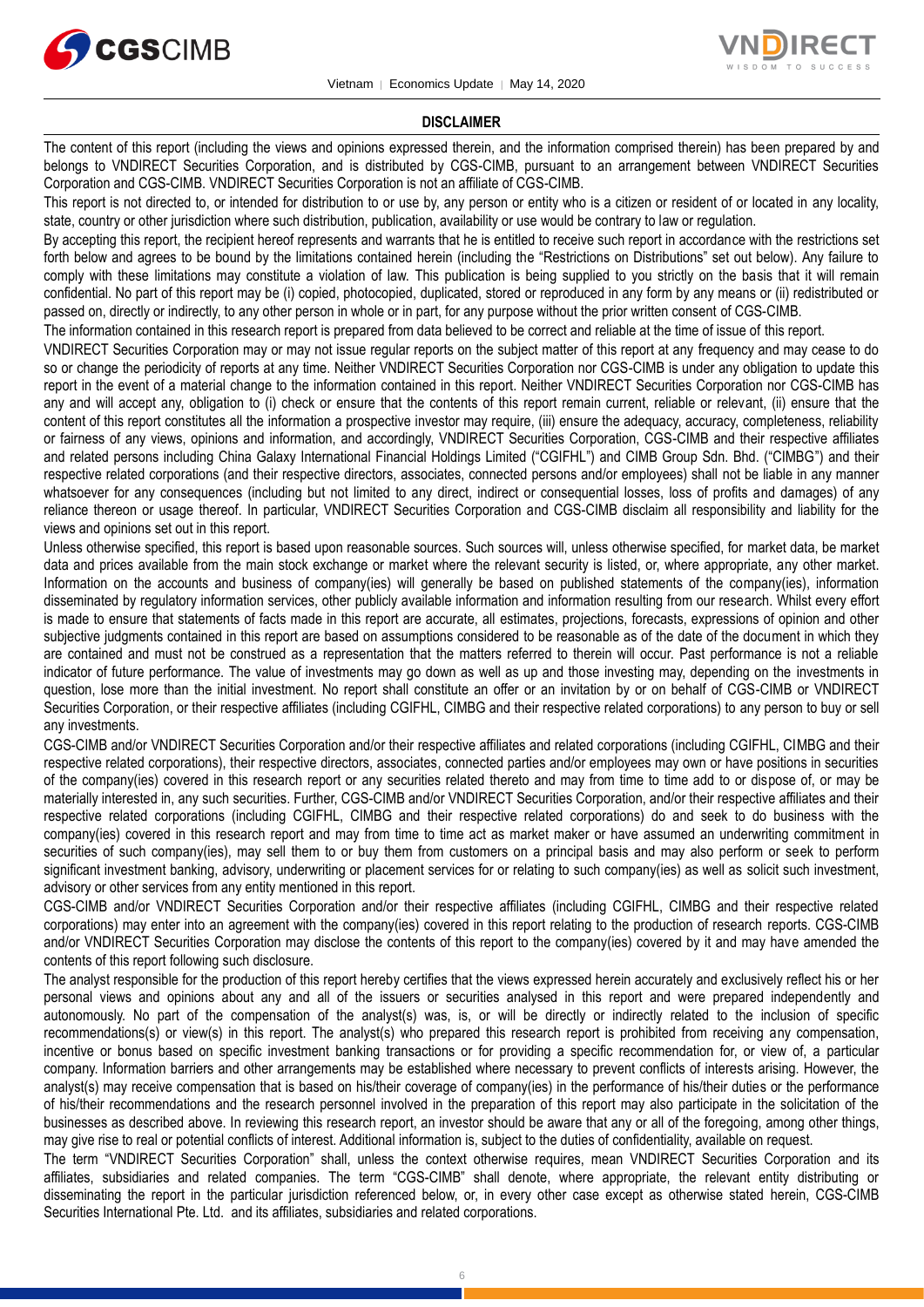



## **CGS-CIMB**

| Country     | <b>CGS-CIMB Entity</b>                                                            | <b>Regulated by</b>                                             |
|-------------|-----------------------------------------------------------------------------------|-----------------------------------------------------------------|
| Hong Kong   | CGS-CIMB Securities (Hong Kong) Limited                                           | Securities and Futures Commission Hong Kong                     |
| India       | CGS-CIMB Securities (India) Private Limited                                       | Securities and Exchange Board of India (SEBI)                   |
| Indonesia   | PT CGS-CIMB Sekuritas Indonesia                                                   | Financial Services Authority of Indonesia                       |
| Malaysia    | CGS-CIMB Securities Sdn. Bhd. (formerly known<br>as Jupiter Securities Sdn. Bhd.) | Securities Commission Malaysia                                  |
| Singapore   | CGS-CIMB Research Pte. Ltd.                                                       | Monetary Authority of Singapore                                 |
| South Korea | CGS-CIMB Securities (Hong Kong) Limited,<br>Korea Branch                          | Financial Services Commission and Financial Supervisory Service |
| Thailand    | CGS-CIMB Securities (Thailand) Co. Ltd.                                           | Securities and Exchange Commission Thailand                     |

(i) As of April 30, 2020 VNDIRECT Securities Corporation has a proprietary position in the securities (which may include but not limited to shares, warrants, call warrants and/or any other derivatives) in the following company or companies covered or recommended in this report: (a) -

(ii) As of May 14, 2020, the analyst(s) who prepared this report, and the associate(s), has / have an interest in the securities (which may include but not limited to shares, warrants, call warrants and/or any other derivatives) in the following company or companies covered or recommended in this report:

(a) -

This report does not purport to contain all the information that a prospective investor may require. CGS-CIMB, VNDIRECT Securities Corporation and their respective affiliates (including CGIFHL, CIMBG and their related corporations) do not make any guarantee, representation or warranty, express or implied, as to the adequacy, accuracy, completeness, reliability or fairness of any such information and opinion contained in this report. None of CGS-CIMB and VNDIRECT Securities Corporation and their respective affiliates and related persons (including CGIFHL, CIMBG and their related corporations) shall be liable in any manner whatsoever for any consequences (including but not limited to any direct, indirect or consequential losses, loss of profits and damages) of any reliance thereon or usage thereof.

This report is general in nature and has been prepared for information purposes only. It is intended for circulation amongst CGS-CIMB's and its affiliates' (including CGIFHL's, CIMBG's and their respective related corporations') clients generally and does not have regard to the specific investment objectives, financial situation and the particular needs of any specific person who may receive this report. The information and opinions in this report are not and should not be construed or considered as an offer, recommendation or solicitation to buy or sell the subject securities, related investments or other financial instruments or any derivative instrument, or any rights pertaining thereto.

Investors are advised to make their own independent evaluation of the information contained in this research report, consider their own individual investment objectives, financial situation and particular needs and consult their own professional and financial advisers as to the legal, business, financial, tax and other aspects before participating in any transaction in respect of the securities of company(ies) covered in this research report. The securities of such company(ies) may not be eligible for sale in all jurisdictions or to all categories of investors.

## Restrictions on Distributions

**Australia:** Despite anything in this report to the contrary, this research is issued by VNDIRECT Securities Corporation and provided in Australia by CGS-CIMB Securities (Singapore) Pte. Ltd. and CGS-CIMB Securities (Hong Kong) Limited. This research is only available in Australia to persons who are "wholesale clients" (within the meaning of the Corporations Act 2001 (Cth) and is supplied solely for the use of such wholesale clients and shall not be distributed or passed on to any other person. You represent and warrant that if you are in Australia, you are a "wholesale client". This research is of a general nature only and has been prepared without taking into account the objectives, financial situation or needs of the individual recipient. CGS-CIMB Securities (Singapore) Pte. Ltd. and CGS-CIMB Securities (Hong Kong) Limited do not hold, and are not required to hold an Australian financial services license. CGS-CIMB Securities (Singapore) Pte. Ltd. and CGS-CIMB Securities (Hong Kong) Limited rely on "passporting" exemptions for entities appropriately licensed by the Monetary Authority of Singapore (under ASIC Class Order 03/1102) and the Securities and Futures Commission in Hong Kong (under ASIC Class Order 03/1103).

**Canada:** This research report has not been prepared in accordance with the disclosure requirements of Dealer Member Rule 3400 – Research Restrictions and Disclosure Requirements of the Investment Industry Regulatory Organization of Canada. For any research report distributed by CIBC, further disclosures related to CIBC conflicts of interest can be found at https://researchcentral.cibcwm.com.

**China:** For the purpose of this report, the People's Republic of China ("PRC") does not include the Hong Kong Special Administrative Region, the Macau Special Administrative Region or Taiwan. The distributor of this report has not been approved or licensed by the China Securities Regulatory Commission or any other relevant regulatory authority or governmental agency in the PRC. This report contains only marketing information. The distribution of this report is not an offer to buy or sell to any person within or outside PRC or a solicitation to any person within or outside of PRC to buy or sell any instruments described herein. This report is being issued outside the PRC to a limited number of institutional investors and may not be provided to any person other than the original recipient and may not be reproduced or used for any other purpose.

**France:** Only qualified investors within the meaning of French law shall have access to this report. This report shall not be considered as an offer to subscribe to, or used in connection with, any offer for subscription or sale or marketing or direct or indirect distribution of financial instruments and it is not intended as a solicitation for the purchase of any financial instrument.

**Germany:** This report is only directed at persons who are professional investors as defined in sec 31a(2) of the German Securities Trading Act (WpHG). This publication constitutes research of a non-binding nature on the market situation and the investment instruments cited here at the time of the publication of the information.

The current prices/yields in this issue are based upon closing prices from Bloomberg as of the day preceding publication. Please note that neither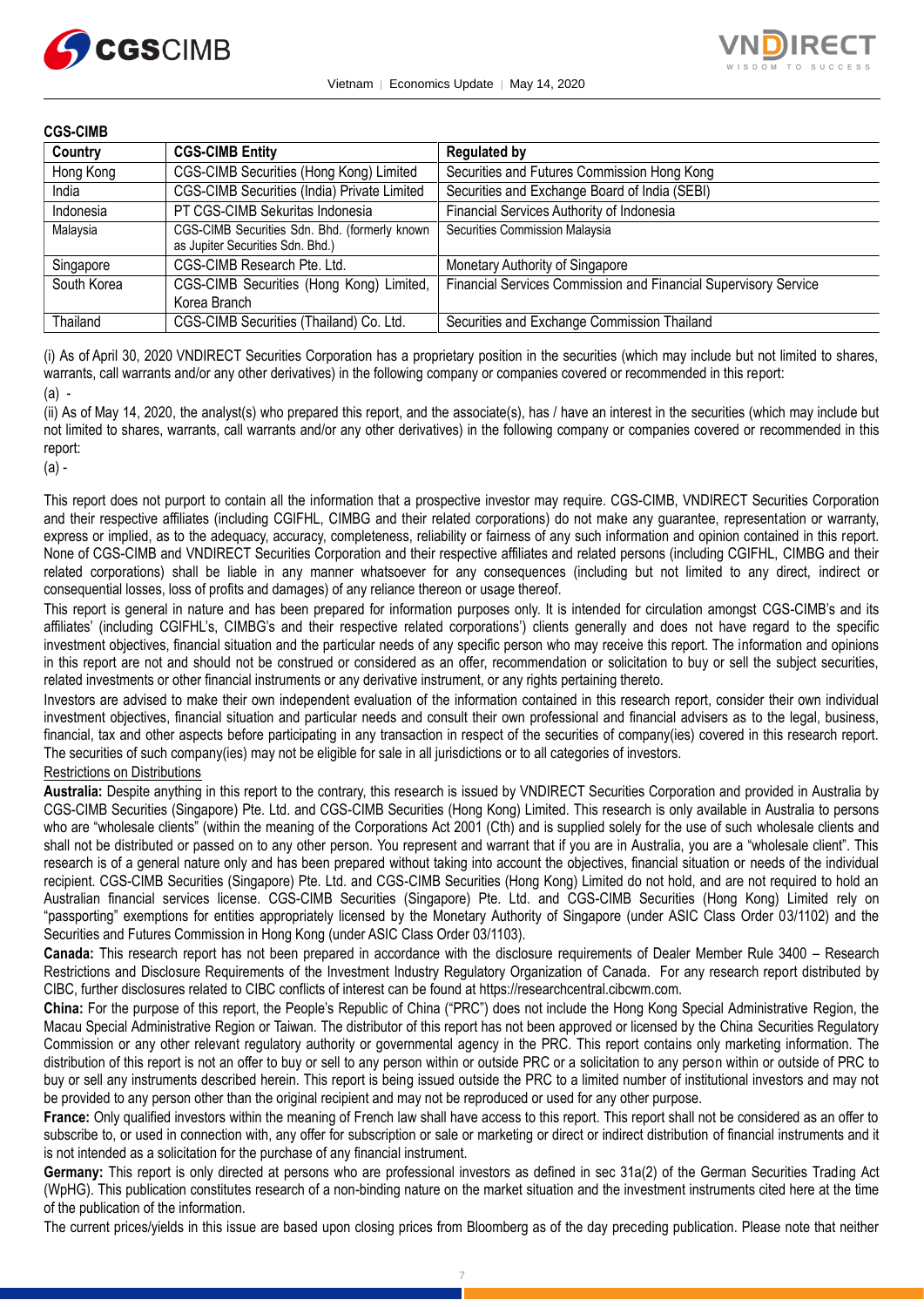

Vietnam │ Economics Update │ May 14, 2020



the German Federal Financial Supervisory Agency (BaFin), nor any other supervisory authority exercises any control over the content of this report. **Hong Kong:** This report is issued and distributed in Hong Kong by CGS-CIMB Securities (Hong Kong) Limited ("CHK") which is licensed in Hong Kong by the Securities and Futures Commission for Type 1 (dealing in securities) and Type 4 (advising on securities) activities. Any investors wishing to purchase or otherwise deal in the securities covered in this report should contact the Head of Sales at CGS-CIMB Securities (Hong Kong) Limited. The views and opinions in this research report are our own as of the date hereof and are subject to change. If the Financial Services and Markets Act of the United Kingdom or the rules of the Financial Conduct Authority apply to a recipient, our obligations owed to such recipient therein are unaffected. CHK has no obligation to update its opinion or the information in this research report.

CHK does not make a market on other securities mentioned in the report.

## **India:**

This report is issued by VNDIRECT Securities Corporation and distributed in India by CGS-CIMB Securities (India) Private Limited ("CGS-CIMB India"). CGS-CIMB India is a subsidiary of CGS-CIMB Securities International Pte. Ltd. which in turn is a 50:50 joint venture company of CGIFHL and CIMBG. The details of the members of the group of companies of CGS-CIMB can be found at www.cgs-cimb.com, CGIFHL at www.chinastock.com.hk/en/ACG/ContactUs/index.aspx and CIMBG at www.cimb.com/en/who-we-are.html. CGS-CIMB India is registered with the National Stock Exchange of India Limited and BSE Limited as a trading and clearing member (Merchant Banking Number: INM000012037) under the Securities and Exchange Board of India (Stock Brokers and Sub-Brokers) Regulations, 1992. In accordance with the provisions of Regulation 4(g) of the Securities and Exchange Board of India (Investment Advisers) Regulations, 2013, CGS-CIMB India is not required to seek registration with the Securities and Exchange Board of India ("SEBI") as an Investment Adviser. CGS-CIMB India is registered with SEBI (SEBI Registration Number: INZ000157134) as a Research Analyst (INH000000669) pursuant to the SEBI (Research Analysts) Regulations, 2014 ("Regulations").

This report does not take into account the particular investment objectives, financial situations, or needs of the recipients. It is not intended for and does not deal with prohibitions on investment due to law/jurisdiction issues etc. which may exist for certain persons/entities. Recipients should rely on their own investigations and take their own professional advice before investment.

The report is not a "prospectus" as defined under Indian Law, including the Companies Act, 2013, and is not, and shall not be, approved by, or filed or registered with, any Indian regulator, including any Registrar of Companies in India, SEBI, any Indian stock exchange, or the Reserve Bank of India. No offer, or invitation to offer, or solicitation of subscription with respect to any such securities listed or proposed to be listed in India is being made, or intended to be made, to the public, or to any member or section of the public in India, through or pursuant to this report.

The research analysts, strategists or economists principally responsible for the preparation of this research report are segregated from the other activities of CGS-CIMB India and they have received compensation based upon various factors, including quality, accuracy and value of research, firm profitability or revenues, client feedback and competitive factors. Research analysts', strategists' or economists' compensation is not linked to investment banking or capital markets transactions performed or proposed to be performed by CGS-CIMB India or its affiliates.

CGS-CIMB India does not have actual / beneficial ownership of 1% or more securities of the subject company in this research report, at the end of the month immediately preceding the date of publication of this research report. However, since affiliates of CGS-CIMB India are engaged in the financial services business, they might have in their normal course of business financial interests or actual / beneficial ownership of one per cent or more in various companies including the subject company in this research report.

CGS-CIMB India or its associates, may: (a) from time to time, have long or short position in, and buy or sell the securities of the subject company in this research report; or (b) be engaged in any other transaction involving such securities and earn brokerage or other compensation or act as a market maker in the financial instruments of the subject company in this research report or act as an advisor or lender/borrower to such company or may have any other potential conflict of interests with respect to any recommendation and other related information and opinions.

CGS-CIMB India, its associates and the analyst engaged in preparation of this research report have not received any compensation for investment banking, merchant banking or brokerage services from the subject company mentioned in the research report in the past 12 months.

CGS-CIMB India, its associates and the analyst engaged in preparation of this research report have not managed or co-managed public offering of securities for the subject company mentioned in the research report in the past 12 months. The analyst from CGS-CIMB India engaged in preparation of this research report or his/her relative (a) do not have any financial interests in the subject company mentioned in this research report; (b) do not own 1% or more of the equity securities of the subject company mentioned in the research report as of the last day of the month preceding the publication of the research report; (c) do not have any material conflict of interest at the time of publication of the research report.

**Indonesia:** This report is issued by VNDIRECT Securities Corporation and distributed by PT CGS-CIMB Sekuritas Indonesia ("CGS-CIMB Indonesia"). The views and opinions in this research report are not our own but of VNDIRECT Securities Corporation as of the date hereof and are subject to change. CGS-CIMB Indonesia has no obligation to update the opinion or the information in this research report. This report is for private circulation only to clients of CGS-CIMB Indonesia. Neither this report nor any copy hereof may be distributed in Indonesia or to any Indonesian citizens wherever they are domiciled or to Indonesian residents except in compliance with applicable Indonesian capital market laws and regulations.

This research report is not an offer of securities in Indonesia. The securities referred to in this research report have not been registered with the Financial Services Authority (Otoritas Jasa Keuangan) pursuant to relevant capital market laws and regulations, and may not be offered or sold within the territory of the Republic of Indonesia or to Indonesian citizens through a public offering or in circumstances which constitute an offer within the meaning of the Indonesian capital market law and regulations.

**Ireland:** CGS-CIMB is not an investment firm authorised in the Republic of Ireland and no part of this document should be construed as CGS-CIMB acting as, or otherwise claiming or representing to be, an investment firm authorised in the Republic of Ireland.

**Malaysia:** This report is issued by VNDIRECT Securities Corporation and distributed in Malaysia by CGS-CIMB Securities Sdn. Bhd. (formerly known as Jupiter Securities Sdn. Bhd.) ("CGS-CIMB Malaysia") solely for the benefit of and for the exclusive use of our clients. Recipients of this report are to contact CGS-CIMB Malaysia, at 29th Floor Menara CIMB No. 1 Jalan Stesen Sentral 2, Kuala Lumpur Sentral 50470 Kuala Lumpur, Malaysia, in respect of any matters arising from or in connection with this report. CGS-CIMB Malaysia has no obligation to update, revise or reaffirm the opinion or the information in this research report after the date of this report.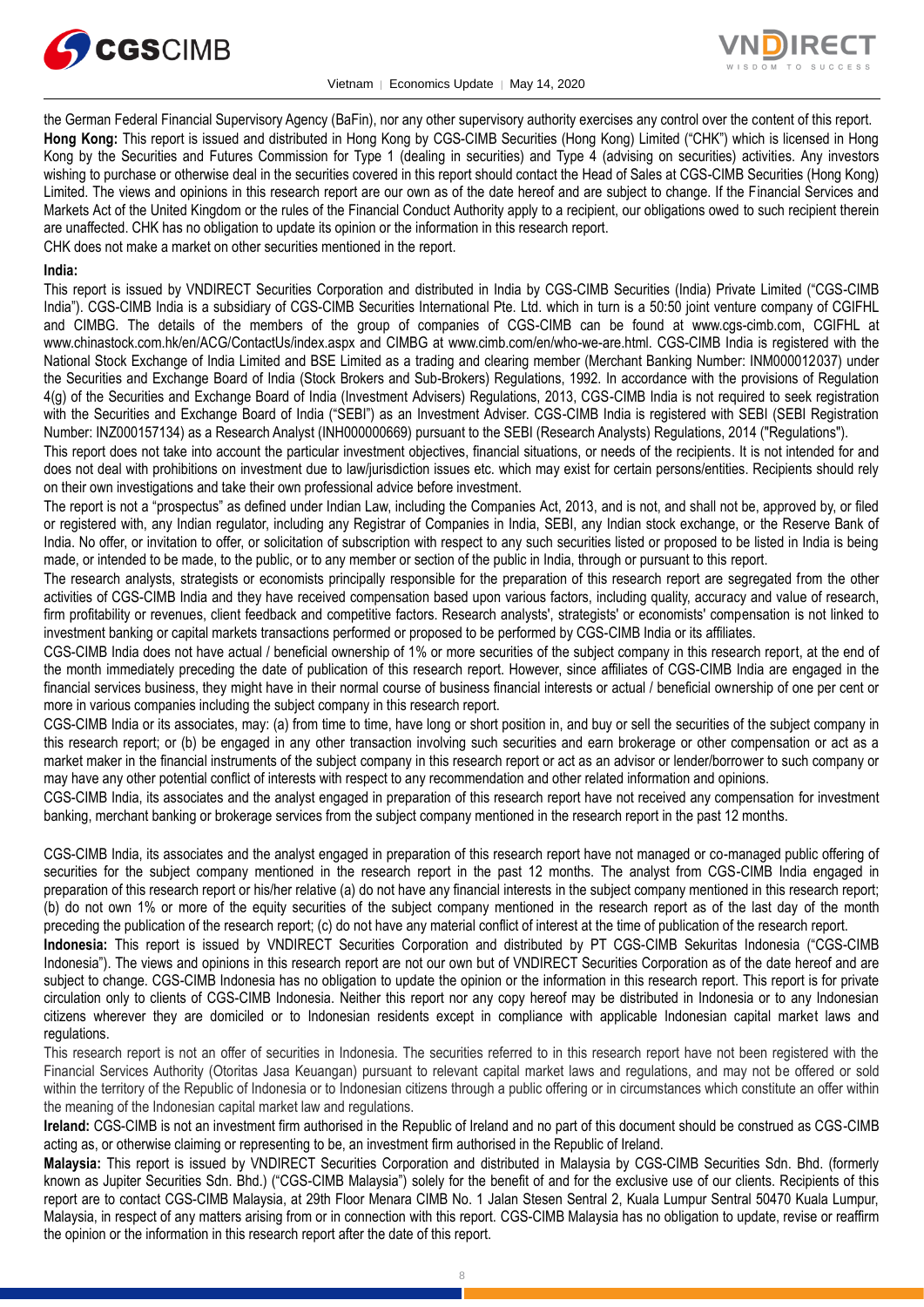



**New Zealand:** In New Zealand, this report is for distribution only to persons who are wholesale clients pursuant to section 5C of the Financial Advisers Act 2008.

**Singapore:** This report is issued by VNDIRECT Securities Corporation and distributed by CGS-CIMB Research Pte Ltd ("CGS-CIMBR"). CGS-CIMBR is a financial adviser licensed under the Financial Advisers Act, Cap 110 ("FAA") for advising on investment products, by issuing or promulgating research analyses or research reports, whether in electronic, print or other form. Accordingly CGS-CIMBR is a subject to the applicable rules under the FAA unless it is able to avail itself to any prescribed exemptions.

Recipients of this report are to contact CGS-CIMB Research Pte Ltd, 50 Raffles Place, #16-02 Singapore Land Tower, Singapore in respect of any matters arising from, or in connection with this report. CGS-CIMBR has no obligation to update the opinion or the information in this research report. This publication is strictly confidential and is for private circulation only. If you have not been sent this report by CGS-CIMBR directly, you may not rely, use or disclose to anyone else this report or its contents.

If the recipient of this research report is not an accredited investor, expert investor or institutional investor, CGS-CIMBR accepts legal responsibility for the contents of the report without any disclaimer limiting or otherwise curtailing such legal responsibility. If the recipient is an accredited investor, expert investor or institutional investor, the recipient is deemed to acknowledge that CGS-CIMBR is exempt from certain requirements under the FAA and its attendant regulations, and as such, is exempt from complying with the following :

(a) Section 25 of the FAA (obligation to disclose product information);

(b) Section 27 (duty not to make recommendation with respect to any investment product without having a reasonable basis where you may be reasonably expected to rely on the recommendation) of the FAA;

(c) MAS Notice on Information to Clients and Product Information Disclosure [Notice No. FAA-N03];

(d) MAS Notice on Recommendation on Investment Products [Notice No. FAA-N16];

(e) Section 36 (obligation on disclosure of interest in securities), and

(f) any other laws, regulations, notices, directive, guidelines, circulars and practice notes which are relates to the above, to the extent permitted by applicable laws, as may be amended from time to time, and any other laws, regulations, notices, directive, guidelines, circulars, and practice notes as we may notify you from time to time. In addition, the recipient who is an accredited investor, expert investor or institutional investor acknowledges that a CGS-CIMBR is exempt from Section 27 of the FAA, the recipient will also not be able to file a civil claim against CGS-CIMBR for any loss or damage arising from the recipient's reliance on any recommendation made by CGS-CIMBR which would otherwise be a right that is available to the recipient under Section 27 of the FAA, the recipient will also not be able to file a civil claim against CGS-CIMBR for any loss or damage arising from the recipient's reliance on any recommendation made by CGS-CIMBR which would otherwise be a right that is available to the recipient under Section 27 of the FAA.

CGS-CIMBR, its affiliates and related corporations, their directors, associates, connected parties and/or employees may own or have positions in securities of the company(ies) covered in this research report or any securities related thereto and may from time to time add to or dispose of, or may be materially interested in, any such securities. Further, CGS-CIMBR, its affiliates and its related corporations do and seek to do business with the company(ies) covered in this research report and may from time to time act as market maker or have assumed an underwriting commitment in securities of such company(ies), may sell them to or buy them from customers on a principal basis and may also perform or seek to perform significant investment banking, advisory, underwriting or placement services for or relating to such company(ies) as well as solicit such investment, advisory or other services from any entity mentioned in this report.

As of May 14, 2020,, CGS-CIMBR does not have a proprietary position in the recommended securities in this report.

CGS-CIMBR does not make a market on other securities mentioned in the report.

**South Korea:** This report is issued by VNDIRECT Securities Corporation and distributed in South Korea by CGS-CIMB Securities (Hong Kong) Limited, Korea Branch ("CGS-CIMB Korea") which is licensed as a cash equity broker, and regulated by the Financial Services Commission and Financial Supervisory Service of Korea. In South Korea, this report is for distribution only to professional investors under Article 9(5) of the Financial Investment Services and Capital Market Act of Korea ("FSCMA").

**Spain:** This document is a research report and it is addressed to institutional investors only. The research report is of a general nature and not personalised and does not constitute investment advice so, as the case may be, the recipient must seek proper advice before adopting any investment decision. This document does not constitute a public offering of securities.

CGS-CIMB is not registered with the Spanish Comision Nacional del Mercado de Valores to provide investment services.

**Sweden:** This report contains only marketing information and has not been approved by the Swedish Financial Supervisory Authority. The distribution of this report is not an offer to sell to any person in Sweden or a solicitation to any person in Sweden to buy any instruments described herein and may not be forwarded to the public in Sweden.

**Switzerland:** This report has not been prepared in accordance with the recognized self-regulatory minimal standards for research reports of banks issued by the Swiss Bankers' Association (Directives on the Independence of Financial Research).

**Thailand:** This report is issued by VNDIRECT Securities Corporation and distributed by CGS-CIMB Securities (Thailand) Co. Ltd. ("CGS-CIMB Thailand") based upon sources believed to be reliable (but their accuracy, completeness or correctness is not guaranteed). The statements or expressions of opinion herein were arrived at after due and careful consideration for use as information for investment. Such opinions are subject to change without notice and CGS-CIMB Thailand has no obligation to update the opinion or the information in this research report.

CGS-CIMB Thailand may act or acts as Market Maker, and issuer and offerer of Derivative Warrants and Structured Note which may have the following securities as its underlying securities. Investors should carefully read and study the details of the derivative warrants in the prospectus before making investment decisions.

AAV, ADVANC, AEONTS, AMATA, AOT, AWC, BANPU, BBL, BCH, BCP, BCPG, BDMS, BEC, BEM, BGC, BGRIM, BH, BJC, BPP, BTS, CBG, CENTEL, CHG, CK, CKP, COM7, CPALL, CPF, CPN, DELTA, DTAC, EA, EGCO, EPG, ERW, ESSO, GFPT, GLOBAL, GPSC, GULF, GUNKUL, HANA, HMPRO, INTUCH, IRPC, IVL, JAS, JMT, KBANK, KCE, KKP, KTB, KTC, LH, MAJOR, MBK, MEGA, MINT, MTC, ORI, OSP, PLANB, PRM, PSH, PSL, PTG, PTT, PTTEP, PTTGC, QH, RATCH, RS, SAWAD, SCB, SCC, SGP, SPALI, SPRC, STA, STEC, STPI, SUPER, TASCO, TCAP, THAI, THANI, THG, TISCO, TKN, TMB, TOA, TOP, TPIPP, TQM, TRUE, TTW, TU, VGI, WHA, BEAUTY, JMART, LPN, SISB, WORK.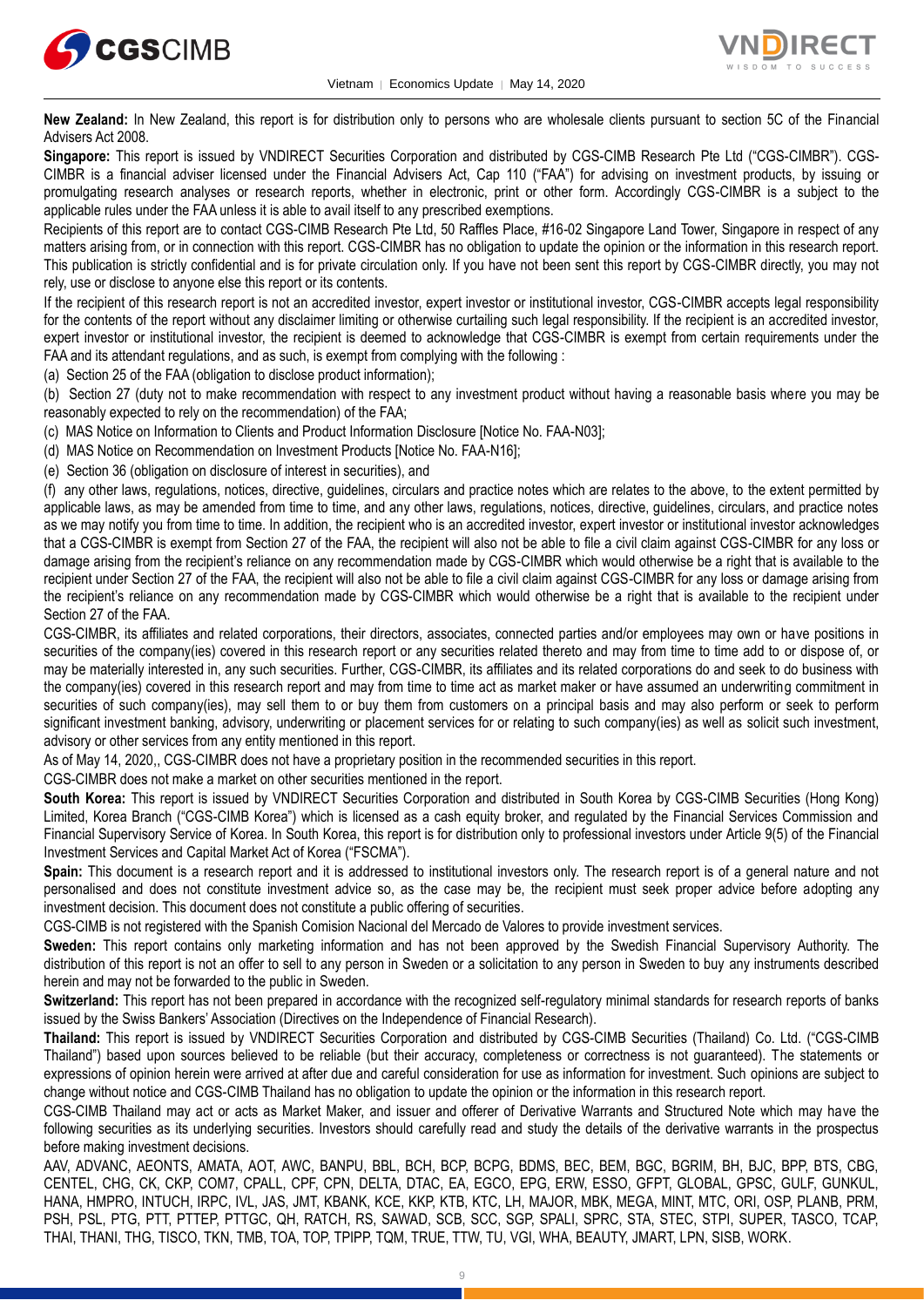



## **Corporate Governance Report:**

The disclosure of the survey result of the Thai Institute of Directors Association ("IOD") regarding corporate governance is made pursuant to the policy of the Office of the Securities and Exchange Commission. The survey of the IOD is based on the information of a company listed on the Stock Exchange of Thailand and the Market for Alternative Investment disclosed to the public and able to be accessed by a general public investor. The result, therefore, is from the perspective of a third party. It is not an evaluation of operation and is not based on inside information.

The survey result is as of the date appearing in the Corporate Governance Report of Thai Listed Companies. As a result, the survey result may be changed after that date. CGS-CIMB Thailand does not confirm nor certify the accuracy of such survey result.

| <b>Score</b><br>Range.         | 100<br>ഹ<br>IJΜ                             | 80<br>or<br>೦೮ | 70<br>$\overline{\phantom{a}}$<br>- 11<br>$\cdot$ | $\overline{\phantom{a}}$<br>-<br>ו הו<br><b>Below</b><br>ו טט | No<br>' Result<br><b>TVAV</b><br>u. |
|--------------------------------|---------------------------------------------|----------------|---------------------------------------------------|---------------------------------------------------------------|-------------------------------------|
| -<br>Descrip'<br>ription.<br>. | $\overline{\phantom{0}}$<br>'−xcellent<br>. | 000خ<br>Verv   | -<br>Good                                         | N/A                                                           |                                     |

**United Arab Emirates:** The distributor of this report has not been approved or licensed by the UAE Central Bank or any other relevant licensing authorities or governmental agencies in the United Arab Emirates. This report is strictly private and confidential and has not been reviewed by, deposited or registered with UAE Central Bank or any other licensing authority or governmental agencies in the United Arab Emirates. This report is being issued outside the United Arab Emirates to a limited number of institutional investors and must not be provided to any person other than the original recipient and may not be reproduced or used for any other purpose. Further, the information contained in this report is not intended to lead to the sale of investments under any subscription agreement or the conclusion of any other contract of whatsoever nature within the territory of the United Arab Emirates.

**United Kingdom and European Economic Area (EEA):** In the United Kingdom and European Economic Area, this material is also being distributed by CGS-CIMB Securities (UK) Limited ("CGS-CIMB UK"). CGS-CIMB UK is authorized and regulated by the Financial Conduct Authority and its registered office is at 27 Knightsbridge, London, SW1X7YB. The material distributed by CGS-CIMB UK has been prepared in accordance with CGS-CIMB's policies for managing conflicts of interest arising as a result of publication and distribution of this material. This material is for distribution only to, and is solely directed at, selected persons on the basis that those persons: (a) are eligible counterparties and professional clients of CGS-CIMB UK; (b) have professional experience in matters relating to investments falling within Article 19(5) of the Financial Services and Markets Act 2000 (Financial Promotion) Order 2005 (as amended, the "Order"), (c) fall within Article 49(2)(a) to (d) ("high net worth companies, unincorporated associations etc") of the Order; (d) are outside the United Kingdom subject to relevant regulation in each jurisdiction, material(all such persons together being referred to as "relevant persons"). This material is directed only at relevant persons and must not be acted on or relied on by persons who are not relevant persons. Any investment or investment activity to which this material relates is available only to relevant persons and will be engaged in only with relevant persons.

This material is categorised as non-independent for the purposes of CGS-CIMB UK and therefore does not provide an impartial or objective assessment of the subject matter and does not constitute independent research. Consequently, this material has not been prepared in accordance with legal requirements designed to promote the independence of research and will not be subject to any prohibition on dealing ahead of the dissemination of research. Therefore, this material is considered a marketing communication.

**United States:** This research report is issued by VNDIRECT Securities Corporation and distributed in the United States of America by CGS-CIMB Securities (USA) Inc, a U.S. registered broker-dealer and a related company of CGS-CIMB Securities Sdn. Bhd. (formerly known as Jupiter Securities Sdn. Bhd.), CGS-CIMB Research Pte Ltd, PT CGS-CIMB Sekuritas Indonesia, CGS-CIMB Securities (Thailand) Co. Ltd, CGS-CIMB Securities (Hong Kong) Limited and CGS-CIMB Securities (India) Private Limited, and is distributed solely to persons who qualify as "U.S. Institutional Investors" as defined in Rule 15a-6 under the Securities and Exchange Act of 1934. This communication is only for Institutional Investors whose ordinary business activities involve investing in shares, bonds, and associated securities and/or derivative securities and who have professional experience in such investments. Any person who is not a U.S. Institutional Investor or Major Institutional Investor must not rely on this communication. The delivery of this research report to any person in the United States of America is not a recommendation to effect any transactions in the securities discussed herein, or an endorsement of any opinion expressed herein. CGS-CIMB Securities (USA) Inc, is a FINRA/SIPC member and takes responsibility for the content of this report. For further information or to place an order in any of the abovementioned securities please contact a registered representative of CGS-CIMB Securities (USA) Inc.

CGS-CIMB Securities (USA) Inc. does not make a market on other securities mentioned in the report.

CGS-CIMB Securities (USA) Inc. has not managed or co-managed a public offering of any of the securities mentioned in the past 12 months.

CGS-CIMB Securities (USA) Inc. has not received compensation for investment banking services from any of the company mentioned in the past 12 months.

CGS-CIMB Securities (USA) Inc. neither expects to receive nor intends to seek compensation for investment banking services from any of the company mentioned within the next 3 months.

**Other jurisdictions:** In any other jurisdictions, except if otherwise restricted by laws or regulations, this report is only for distribution to professional, institutional or sophisticated investors as defined in the laws and regulations of such jurisdictions. by by the purisdictions: In any other jurisdictions, except if otherwise restricted by land stitutional or sophisticated investors as defined in the laws and regulations of such Distribution of stock ratings and investment

|                                                                                                 | <b>Other jurisdictions:</b> In any other jurisdictions, except if otherwise restricted by laws or regulations, this report is only for distribution to<br>institutional or sophisticated investors as defined in the laws and regulations of such jurisdictions. |                                |  |
|-------------------------------------------------------------------------------------------------|------------------------------------------------------------------------------------------------------------------------------------------------------------------------------------------------------------------------------------------------------------------|--------------------------------|--|
| Distribution of stock ratings and investment banking clients for quarter ended on 31 March 2020 |                                                                                                                                                                                                                                                                  |                                |  |
| 811 companies under coverage for quarter ended on 31 March 2020                                 |                                                                                                                                                                                                                                                                  |                                |  |
|                                                                                                 | Rating Distribution (%)                                                                                                                                                                                                                                          | Investment Banking clients (%) |  |
| Add                                                                                             | 60.8%                                                                                                                                                                                                                                                            | 0.1%                           |  |
| Hold                                                                                            | 27.6%                                                                                                                                                                                                                                                            | $0.0\%$                        |  |
| Reduce                                                                                          | 11 6 <sup>%</sup>                                                                                                                                                                                                                                                | $0.0\%$                        |  |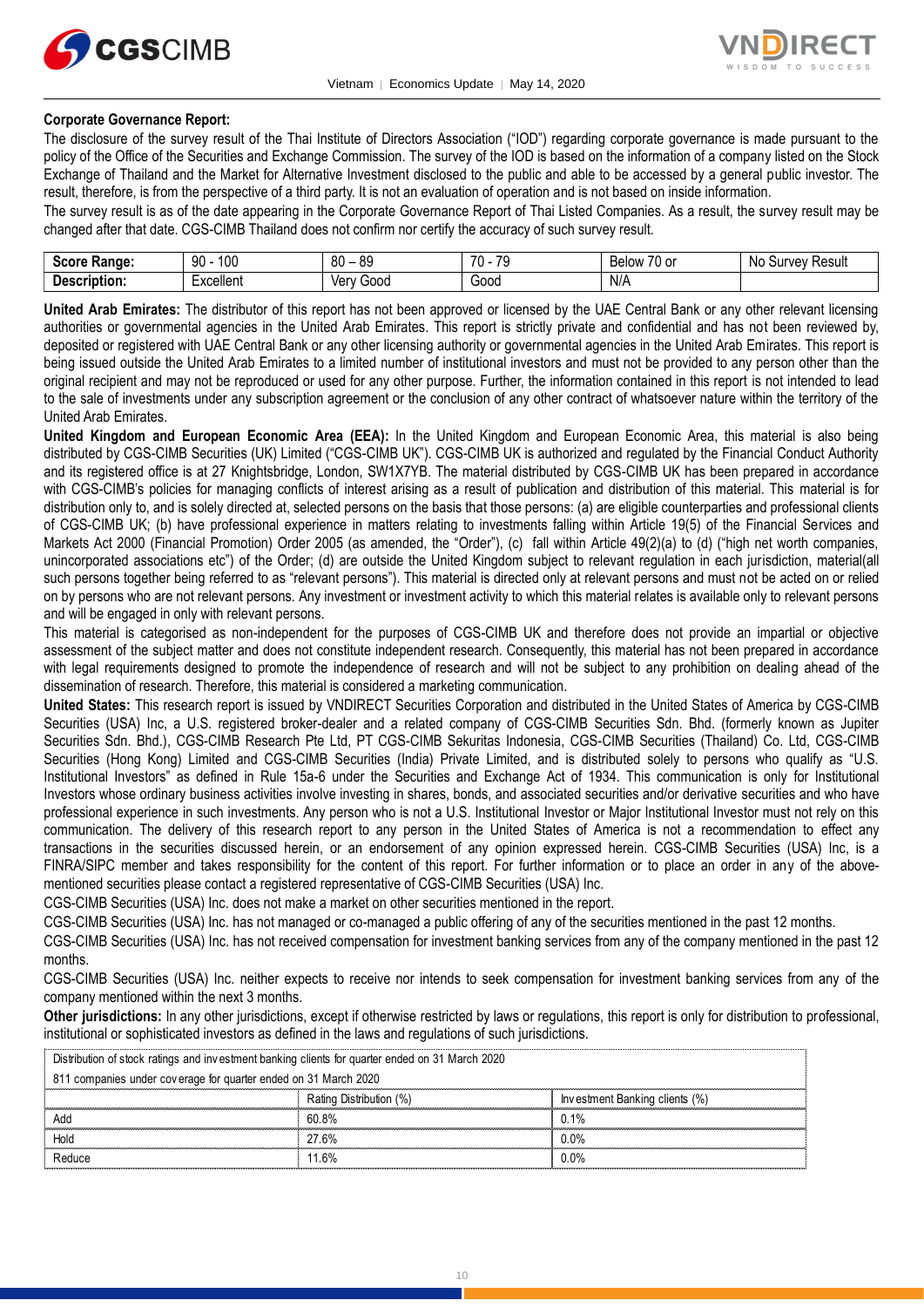



### **Corporate Governance Report of Thai Listed Companies (CGR). CG Rating by the Thai Institute of Directors Association (Thai IOD) in 2019, Anti-Corruption 2019**

**ADVANC** – Excellent, Certified, **AEONTS** – Good, n/a, **AH** – Very Good, n/a, **AMATA** – Excellent, Declared, **ANAN** – Excellent, Declared, **AOT** – Excellent, n/a, **AP** – Excellent, Certified, **ASP** – Very Good, Certified, **BAM** – not available, n/a, **BANPU** – Excellent, Certified, **BAY** – Excellent, Certified, **BBL** – Very Good, Certified, **BCH** – Good, Certified, **BCP** - Excellent, Certified, **BCPG** – Excellent, Certified, **BDMS** – Very Good, n/a, **BEAUTY** – Good, n/a, **BEC** – Very Good, n/a, **BGRIM** – Very Good, Declared, **BH** - Good, n/a, **BJC** – Very Good, n/a, **BJCHI** – Very Good, Certified, **BLA** – Very Good, Certified, **BPP** – Very Good, Declared, **BR** - Good, n/a, **BTS** - Excellent, Certified, **CBG** – Very Good, n/a, **CCET** – Good, n/a, **CENTEL** – Very Good, Certified, **CHAYO** - Good, n/a, **CHG** – Very Good, Declared, **CK** – Excellent, n/a, **COL** – Excellent, Declared, **CPALL** – Excellent, Certified, **CPF** – Excellent, Certified, **CPN** - Excellent, Certified, **CPNREIT** – not available, n/a, **CRC** – not available, n/a, **DELTA** - Excellent, Declared, **DEMCO** – Excellent, Certified, **DDD** – Very Good, n/a, **DIF** – not available, n/a, **DREIT** – not available, n/a, **DTAC** – Excellent, Certified, **EA** – Excellent, n/a, **ECL** – Very Good, Certified, **EGCO** - Excellent, Certified, **EPG** – Very Good, n/a, **ERW** – Very Good, n/a, **GFPT** - Excellent, Certified, **GGC** – Excellent, Certified, **GLOBAL** – Very Good, n/a, **GLOW** – Very Good, Certified, **GPSC** – Excellent, Certified, **GULF** – Very Good, n/a, **GUNKUL** – Excellent, Certified, **HANA** - Excellent, Certified, **HMPRO** - Excellent, Certified, **HUMAN** – Good, n/a, **ICHI** – Excellent, Declared, **III** – Excellent, n/a, **INTUCH** - Excellent, Certified, **IRPC** – Excellent, Certified, **ITD** – Very Good, n/a, **IVL** - Excellent, Certified, **JASIF** – not available, n/a, **BJC** – Very Good, n/a, **JMT** – Very Good, n/a, **KBANK** - Excellent, Certified, **KCE** - Excellent, Certified, **KKP** – Excellent, Certified, **KSL** – Excellent, Certified, **KTB** - Excellent, Certified, **KTC** – Excellent, Certified, **LH** - Excellent, n/a, **LPN** – Excellent, Certified, **M** – Very Good, Certified, **MACO** – Very Good, n/a, **MAJOR** – Very Good, n/a, **MAKRO** – Excellent, Certified, **MALEE** – Excellent, Certified, **MC** – Excellent, Certified, **MCOT** – Excellent, Certified, **MEGA** – Very Good, n/a, **MINT** - Excellent, Certified, **MK** – Very Good, n/a, **MTC** – Excellent, n/a, **NETBAY** – Very Good, n/a, **OSP** – Very Good, n/a, **PLANB** – Excellent, Certified, **PLAT** – Very Good, Certified, **PR9** – Excellent, n/a, **PSH** – Excellent, Certified, **PSTC** – Very Good, Certified, **PTT** - Excellent, Certified, **PTTEP** - Excellent, Certified, **PTTGC** - Excellent, Certified, **QH** – Excellent, Certified, **RATCH** – Excellent, Certified, **ROBINS** – Excellent, Certified, **RS** – Excellent, n/a, **RSP** – not available, n/a, **S** – Excellent, n/a, **SAPPE** – Very Good, Declared, **SAT** – Excellent, Certified, **SAWAD** – Very Good, n/a, **SC** – Excellent, Certified, **SCB** - Excellent, Certified, **SCC** – Excellent, Certified, **SCN** – Excellent, Certified, **SF** – Good, n/a, **SHR** – not available, n/a, **SIRI** – Very Good, Certified, **SPA** - Good, n/a, **SPALI** - Excellent, n/a, **SPRC** – Excellent, Certified, **STA** – Very Good, Certified, **STEC** – Excellent, n/a, **SVI** – Excellent, Certified, **SYNEX** – Excellent, Certified, **TASCO** – Excellent, Certified, **TCAP** – Excellent, Certified, **THANI** – Excellent, Certified, **TIPCO** – Very Good, Certified, **TISCO** - Excellent, Certified, **TKN** – Very Good, n/a, **TMB** - Excellent, Certified, **TNR** – Very Good, Certified, **TOP** - Excellent, Certified, **TPCH** – Good, n/a, **TPIPP** – Good, n/a, **TRUE** – Excellent, Certified, **TU** – Excellent, Certified, **TVO** – Excellent, Declared, **UNIQ** – not available, n/a, **VGI** – Excellent, Certified, **WHA** – Excellent, Certified, **WHART** – not available, n/a, **WICE** – Excellent, Certified, **WORK** – Good, n/a.

1 CG Score 2019 from Thai Institute of Directors Association (IOD)

2 AGM Level 2018 from Thai Investors Association

3 Companies participating in Thailand's Private Sector Collective Action Coalition Against Corruption programme (Thai CAC) under Thai Institute of Directors (as of November 30, 2018) are categorised into:

companies that have declared their intention to join CAC, and companies certified by CAC.

4 [The Stock Exchange of Thailand : the record of listed companies with corporate sustainable development "Thai sustainability Investment 2018" included:](http://www.set.or.th/sustainable_dev/en/sr/sri/tsi_p1.html)

SET and mai listed companies passed the assessment conducted by the Stock Exchange of Thailand: THSI (SET) and THSI (mai)

SET listed companies passed the assessment conducted by the Dow Jones Sustainability Indices (DJSI)

#### **RECOMMENDATION FRAMEWORK**

| <b>Stock Ratings</b>   | Definition:                                                                                                                                                                                                                                                       |
|------------------------|-------------------------------------------------------------------------------------------------------------------------------------------------------------------------------------------------------------------------------------------------------------------|
| Add                    | The stock's total return is expected to reach 15% or higher over the next 12 months.                                                                                                                                                                              |
| Hold                   | The stock's total return is expected to be between negative 10% and positive 15% over the next 12 months.                                                                                                                                                         |
| Reduce                 | The stock's total return is expected to fall below negative 10% over the next 12 months.                                                                                                                                                                          |
|                        | The total expected return of a stock is defined as the sum of the:(i) percentage difference between the target price and the current price and (ii)<br>the forward net dividend yields of the stock. Stock price targets have an investment horizon of 12 months. |
| <b>Sector Ratings</b>  | Definition:                                                                                                                                                                                                                                                       |
| Overweight             | An Overweight rating means stocks in the sector have, on a market cap-weighted basis, a positive absolute<br>recommendation.                                                                                                                                      |
| Neutral                | A Neutral rating means stocks in the sector have, on a market cap-weighted basis, a neutral absolute recommendation.                                                                                                                                              |
| Underweight            | An Underweight rating means stocks in the sector have, on a market cap-weighted basis, a negative absolute<br>recommendation.                                                                                                                                     |
| <b>Country Ratings</b> | Definition:                                                                                                                                                                                                                                                       |
| Overweight             | An Overweight rating means investors should be positioned with an above-market weight in this country relative to<br>benchmark.                                                                                                                                   |
| Neutral                | A Neutral rating means investors should be positioned with a neutral weight in this country relative to benchmark.                                                                                                                                                |
| Underweight            | An Underweight rating means investors should be positioned with a below-market weight in this country relative to<br>benchmark.                                                                                                                                   |

#### **Hien Tran Khanh – Deputy Head of Research** Email: [hien.trankhanh@vndirect.com.vn](mailto:hien.trankhanh@vndirect.com.vn)

**Hinh Dinh – Senior Analyst** Email: [hinh.dinh@vndirect.com.vn](mailto:hinh.dinh@vndirect.com.vn)